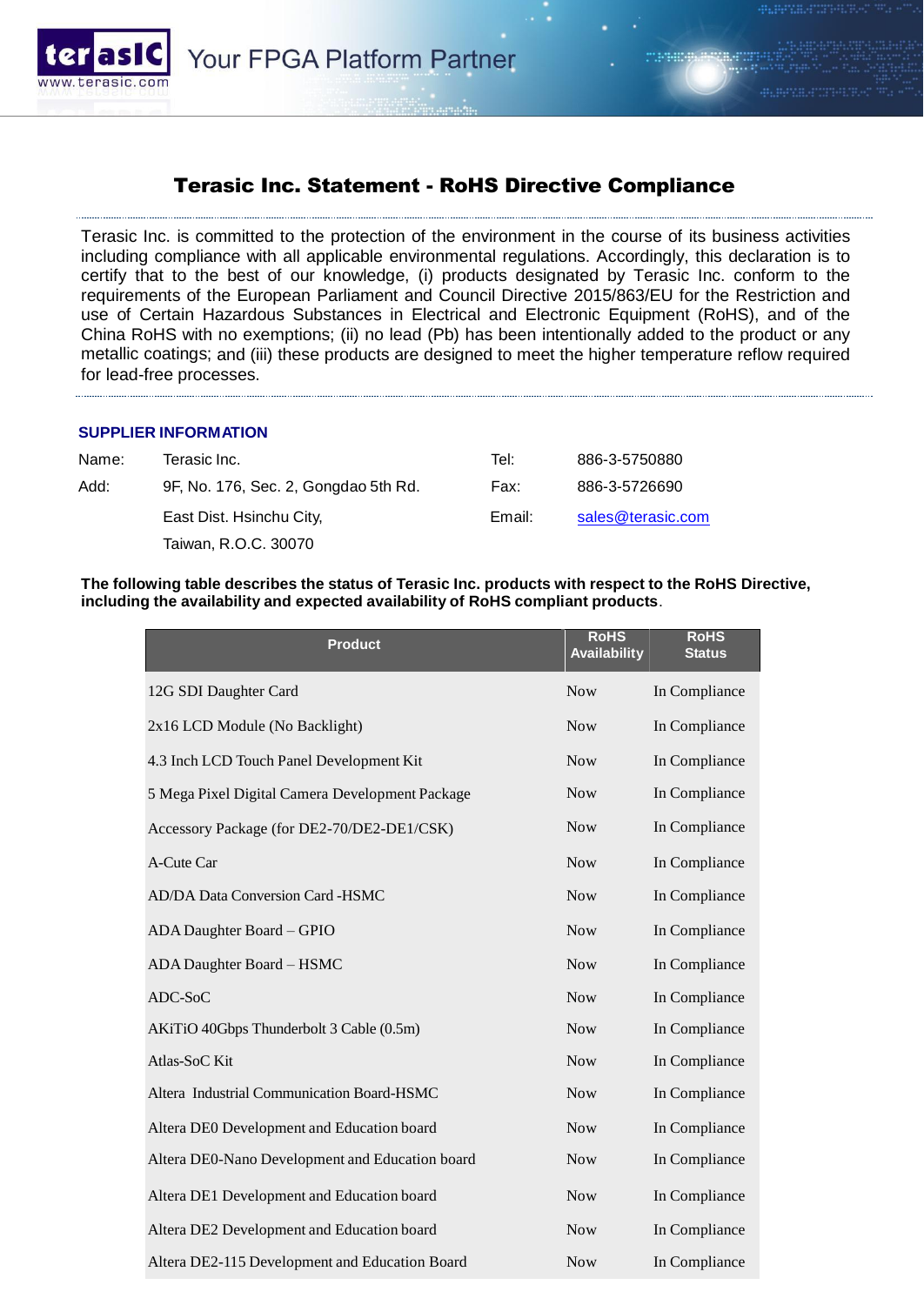| <b>Product</b>                                       | <b>RoHS</b><br><b>Availability</b> | <b>RoHS</b><br><b>Status</b> |  |  |
|------------------------------------------------------|------------------------------------|------------------------------|--|--|
| Altera DE2-70 Development and Education board        | <b>Now</b>                         | In Compliance                |  |  |
| Altera DE3 Development System                        | <b>Now</b>                         | In Compliance                |  |  |
| Altera DE4 Development and Education Board           | <b>Now</b>                         | In Compliance                |  |  |
| Apollo_Agilex                                        | <b>Now</b>                         | In Compliance                |  |  |
| Apollo_S10                                           | <b>Now</b>                         | In Compliance                |  |  |
| Apollo_S10_Dvk                                       | <b>Now</b>                         | In Compliance                |  |  |
| Aptina Header Board Adaptor(HSMC)                    | <b>Now</b>                         | In Compliance                |  |  |
| <b>BTS-TMD</b>                                       | <b>Now</b><br>In Compliance        |                              |  |  |
| CameraLink receiver daughterboard(HSMC)              | <b>Now</b>                         | In Compliance                |  |  |
| Capacitive Multi-Touch LCD with Camera Module (MTLC) | <b>Now</b>                         | In Compliance                |  |  |
| Cyclone V GX Starter Kit                             | <b>Now</b>                         | In Compliance                |  |  |
| D8M-FMC                                              | <b>Now</b>                         | In Compliance                |  |  |
| D8M-GPIO                                             | <b>Now</b>                         | In Compliance                |  |  |
| Data Conversion HSMC Daughter Board(DCC)             | <b>Now</b>                         | In Compliance                |  |  |
| DDR3-1866 8G Dual Rank SODIMM                        | <b>Now</b>                         | In Compliance                |  |  |
| DE0-CV                                               | <b>Now</b>                         | In Compliance                |  |  |
| DE0-Nano-SoC                                         | <b>Now</b>                         | In Compliance                |  |  |
| DE10-Agilex                                          | <b>Now</b>                         | In Compliance                |  |  |
| DE10-Lite                                            | <b>Now</b>                         | In Compliance                |  |  |
| DE10-Nano                                            | <b>Now</b>                         | In Compliance                |  |  |
| DE10-Pro                                             | <b>Now</b>                         | In Compliance                |  |  |
| DE10-Standard                                        | <b>Now</b>                         | In Compliance                |  |  |
| DE1-SoC Board                                        | <b>Now</b>                         | In Compliance                |  |  |
| DE1-SoC-MTL2                                         | <b>Now</b>                         | In Compliance                |  |  |
| DE2i-150 FPGA Development Kit                        | <b>Now</b>                         | In Compliance                |  |  |
| DE5a-Net                                             | <b>Now</b>                         | In Compliance                |  |  |
| DE5a-Net-DDR4                                        | <b>Now</b>                         | In Compliance                |  |  |
| DE5-Net FPGA Development Kit                         | <b>Now</b>                         | In Compliance                |  |  |
| Developer Kit for OpenVino™ Toolkit                  | <b>Now</b>                         | In Compliance                |  |  |
| DUAL XAUI TO SFP+ HSMC BOARD                         | <b>Now</b>                         | In Compliance                |  |  |
| DVI TX and RX Daughter Board                         | <b>Now</b>                         | In Compliance                |  |  |
| DVI-HSMC Card                                        | <b>Now</b>                         | In Compliance                |  |  |
| FLIK Board                                           | <b>Now</b>                         | In Compliance                |  |  |
| FMC to GPIO Board                                    | <b>Now</b>                         | In Compliance                |  |  |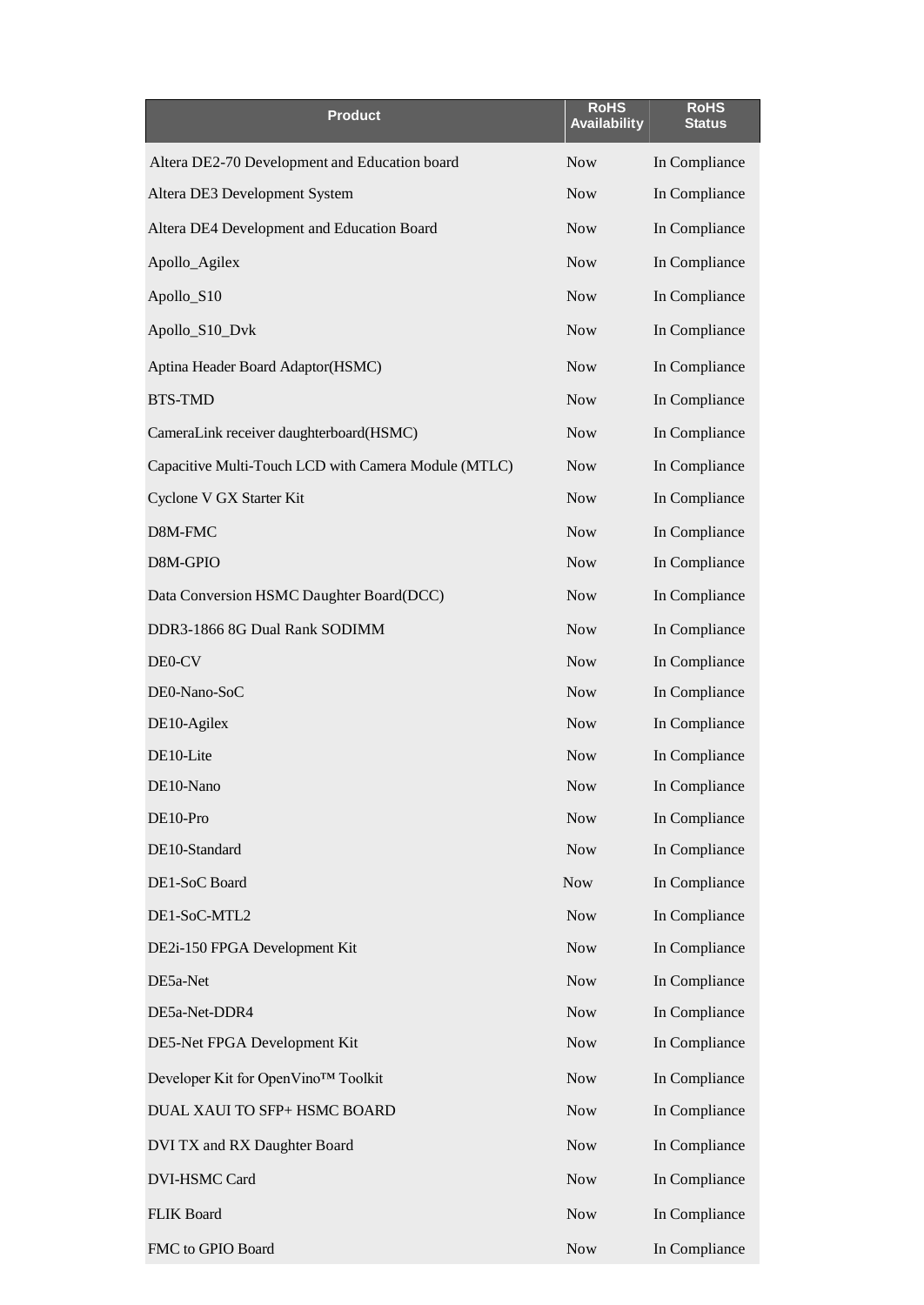| <b>Product</b>                          | <b>RoHS</b><br><b>Availability</b> | <b>RoHS</b><br><b>Status</b> |  |  |
|-----------------------------------------|------------------------------------|------------------------------|--|--|
| FMC+ Loopback Board                     | <b>Now</b>                         | In Compliance                |  |  |
| FPGA Cloud Connectivity Kit             | <b>Now</b>                         | In Compliance                |  |  |
| FPGA Cloud Connectivity Kit - Wifi      | <b>Now</b>                         | In Compliance                |  |  |
| H2G_HSMC to GPIO Daughter Board         | <b>Now</b>                         | In Compliance                |  |  |
| <b>HAN Pilot Platform</b>               | <b>Now</b>                         | In Compliance                |  |  |
| HDMI TX and RX Daughter Board           | <b>Now</b>                         | In Compliance                |  |  |
| HDMI-FMC                                | <b>Now</b>                         | In Compliance                |  |  |
| HDMI-HSTC 1.4 Daughter Board            | <b>Now</b><br>In Compliance        |                              |  |  |
| <b>HERO</b>                             | <b>Now</b><br>In Compliance        |                              |  |  |
| HMF3C Height extension adapter card     | <b>Now</b>                         | In Compliance                |  |  |
| HMF3D Height extension adapter card     | <b>Now</b>                         | In Compliance                |  |  |
| <b>HPS Expansion Kit</b>                | <b>Now</b>                         | In Compliance                |  |  |
| HSMC ARRadio Daughter Card              | <b>Now</b>                         | In Compliance                |  |  |
| <b>HSMC Communication Card</b>          | <b>Now</b>                         | In Compliance                |  |  |
| HSMC Debug & Loopback Connector Package | <b>Now</b>                         | In Compliance                |  |  |
| <b>HSMC Flex Cable</b>                  | <b>Now</b>                         | In Compliance                |  |  |
| HSMC to GPIO Daughter Board             | <b>Now</b>                         | In Compliance                |  |  |
| HSMC to Santa Cruz / USB / Mictor Card  | <b>Now</b>                         | In Compliance                |  |  |
| HSMC to Santa Cruz Daughter Board       | <b>Now</b>                         | In Compliance                |  |  |
| HSTC to GPIO Daughter Board (HSMC)      | <b>Now</b>                         | In Compliance                |  |  |
| HSTC to GPIO Daughter Board (HSTC)      | <b>Now</b>                         | In Compliance                |  |  |
| Industrial Networking Kit (INK)         | <b>Now</b>                         | In Compliance                |  |  |
| LT24 Card                               | <b>Now</b>                         | In Compliance                |  |  |
| MAX 10 NEEK                             | <b>Now</b>                         | In Compliance                |  |  |
| Max II Micro Kit                        | <b>Now</b>                         | In Compliance                |  |  |
| Micro USB OTG CABLE                     | <b>Now</b>                         | In Compliance                |  |  |
| MTL <sub>2</sub>                        | <b>Now</b>                         | In Compliance                |  |  |
| <b>NET Daughter Board</b>               | <b>Now</b>                         | In Compliance                |  |  |
| NET-FMC                                 | <b>Now</b>                         | In Compliance                |  |  |
| <b>OTB</b>                              | <b>Now</b>                         | In Compliance                |  |  |
| OpenVINO Starter Kit GT Edition         | <b>Now</b>                         | In Compliance                |  |  |
| OpenVino Starter Kit GT Edition Set     | <b>Now</b>                         | In Compliance                |  |  |
| PCA3                                    | <b>Now</b>                         | In Compliance                |  |  |
| PCI-X development board                 | <b>Now</b>                         | In Compliance                |  |  |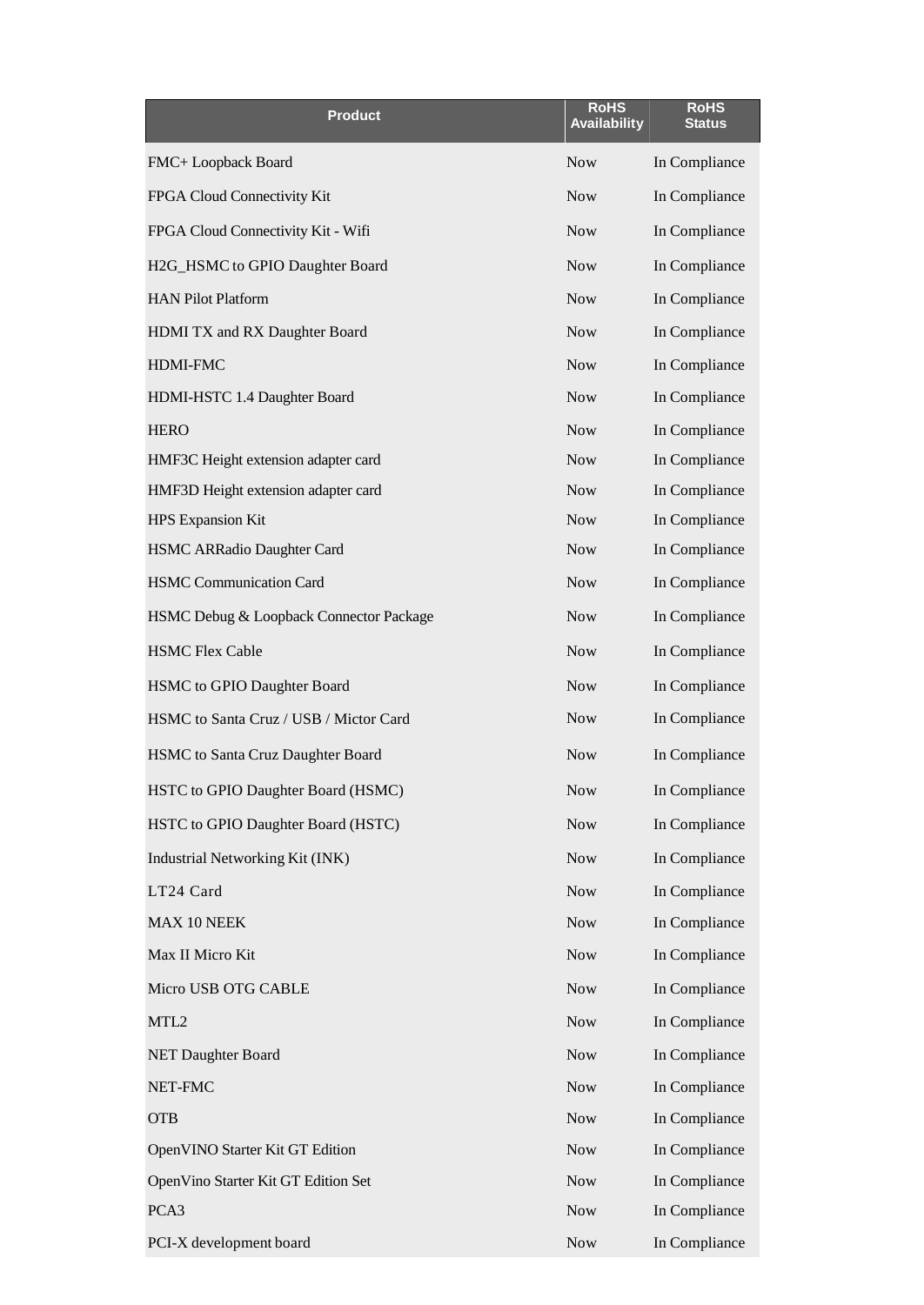| <b>Product</b>                                  | <b>RoHS</b><br><b>Availability</b> | <b>RoHS</b><br><b>Status</b> |
|-------------------------------------------------|------------------------------------|------------------------------|
| QDR-II+ Module Board                            | <b>Now</b>                         | In Compliance                |
| QDR-IV Memory Module for Stratix 10 Board       | <b>Now</b>                         | In Compliance                |
| <b>RFS</b>                                      | <b>Now</b>                         | In Compliance                |
| SATA/SAS HSMC Card                              | <b>Now</b>                         | In Compliance                |
| SDI HSMC Board                                  | <b>Now</b>                         | In Compliance                |
| Self-Balancing                                  | <b>Now</b>                         | In Compliance                |
| Serial Interface TMD Card                       | <b>Now</b>                         | In Compliance                |
| <b>SFP HSMC Board</b>                           | <b>Now</b>                         | In Compliance                |
| <b>SMK</b>                                      | <b>Now</b>                         | In Compliance                |
| SoCKit - the Development Kit for New SoC Device | <b>Now</b>                         | In Compliance                |
| Stratix V GX Video Development System           | <b>Now</b>                         | In Compliance                |
| Starter Platform for OpenVino™ Toolkit          | <b>Now</b>                         | In Compliance                |
| T-Core                                          | <b>Now</b>                         | In Compliance                |
| THCB-HMF2                                       | <b>Now</b>                         | In Compliance                |
| Terasic PCIe x4 Cable Adapter                   | <b>Now</b>                         | In Compliance                |
| <b>Terasic Spider</b>                           | <b>Now</b>                         | In Compliance                |
| Terasic SoC System on Module Evaluation KIT     | <b>Now</b>                         | In Compliance                |
| Terasic TR4 FPGA Development Kit                | <b>Now</b>                         | In Compliance                |
| TR10a-HL                                        | <b>Now</b>                         | In Compliance                |
| TR10a-HL2 Arria 10 FPGA Development Kit         | <b>Now</b>                         | In Compliance                |
| TR10a-LPQ                                       | <b>Now</b>                         | In Compliance                |
| TR5                                             | <b>Now</b>                         | In Compliance                |
| <b>TR5-F40W</b>                                 | <b>Now</b>                         | In Compliance                |
| TR5-Lite                                        | <b>Now</b>                         | In Compliance                |
| Transceiver to SMA Card (HSMC)                  | <b>Now</b>                         | In Compliance                |
| Terasic SoC System on Module Evaluation KIT     | <b>Now</b>                         | In Compliance                |
| <b>TUB</b>                                      | <b>Now</b>                         | In Compliance                |
| <b>USB Blaster Download Cable</b>               | <b>Now</b>                         | In Compliance                |
| VEEK with Multi-touch Capacitive Panel          | <b>Now</b>                         | In Compliance                |
| VEEK-MT2                                        | <b>Now</b>                         | In Compliance                |
| VEEK-MT2-C5SoC                                  | <b>Now</b>                         | In Compliance                |
| VEEK-MT2-C5SoC-Upgrade                          | <b>Now</b>                         | In Compliance                |
| VEEK-MT2S                                       | <b>Now</b>                         | In Compliance                |
| VEEK-MT-C5SoC                                   | <b>Now</b>                         | In Compliance                |